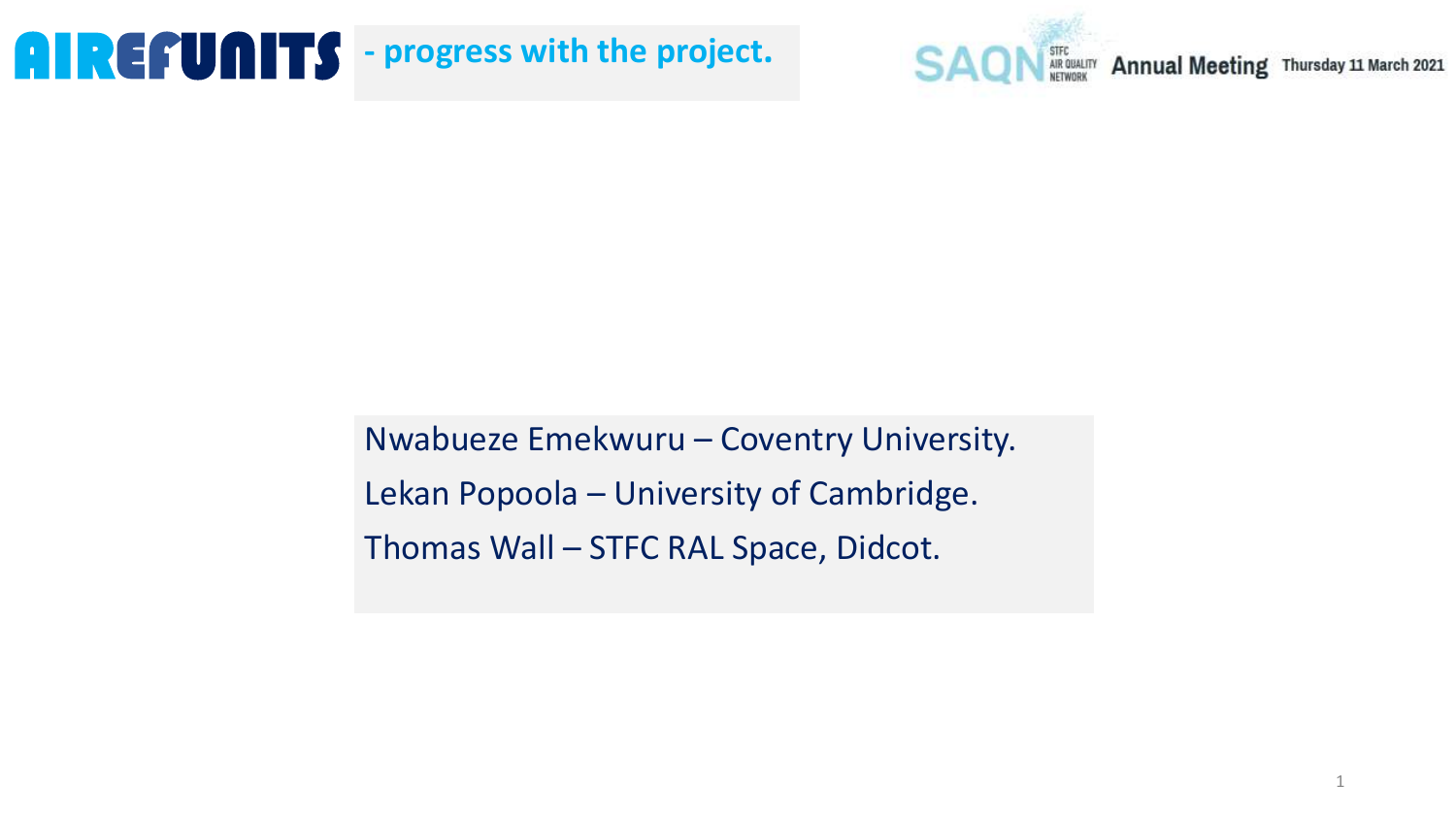

### **Background**

#### **Low resource regions**

**Are beset with low air quality issues, both indoors and outdoors.**

**The need to evaluate the air quality issues in these regions has been recognised.**

**Unlike in resource rich regions, there are hardly any robust public or private [e.g. AURN stations] air quality reference units.**

**Therefore, the current and, potentially, future air quality data being collected by different players in these regions might not be completely suitable for policy decisions.**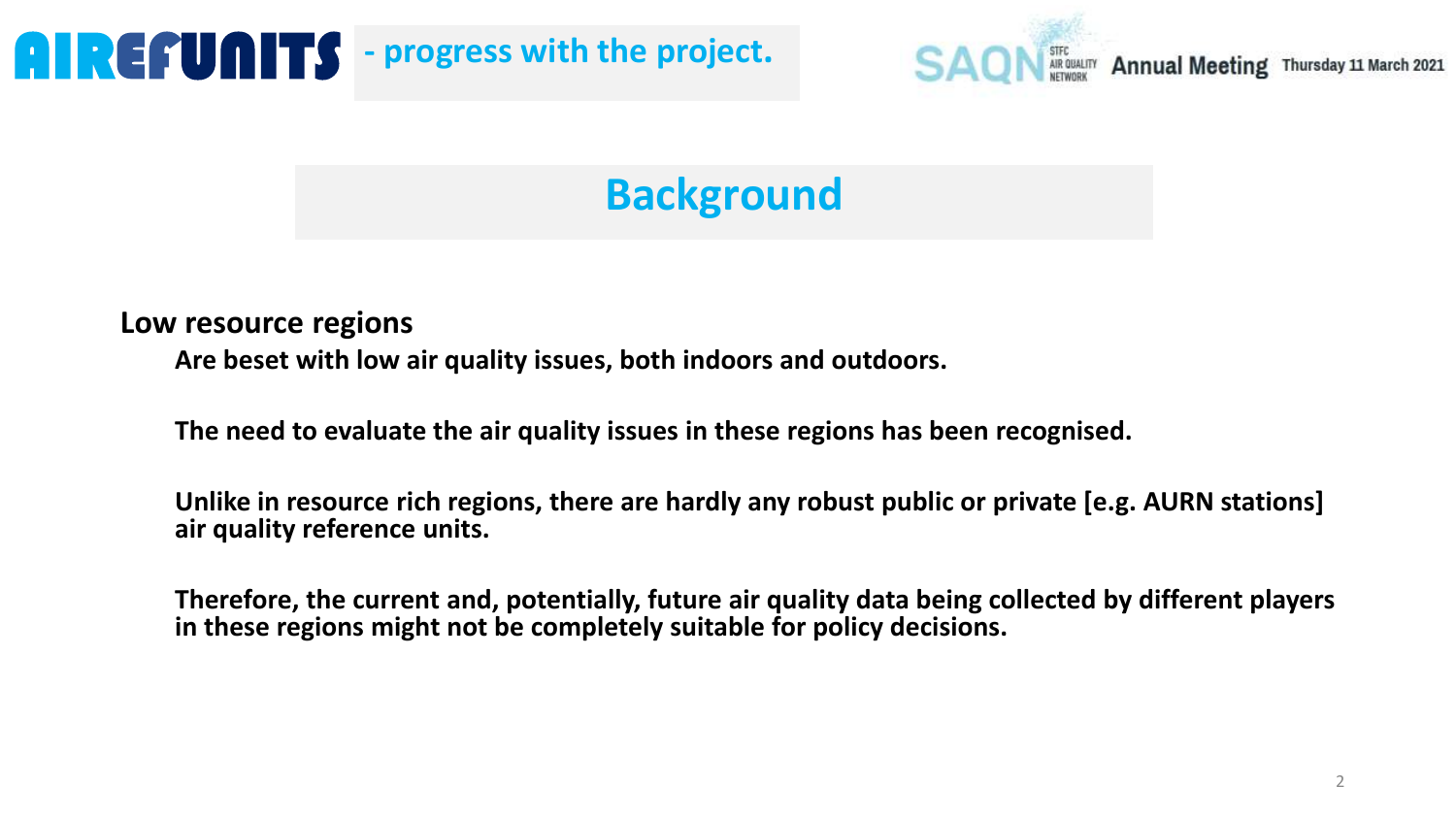

#### **Highly sensitive, reliable, portable, air quality reference units for low resource regions.**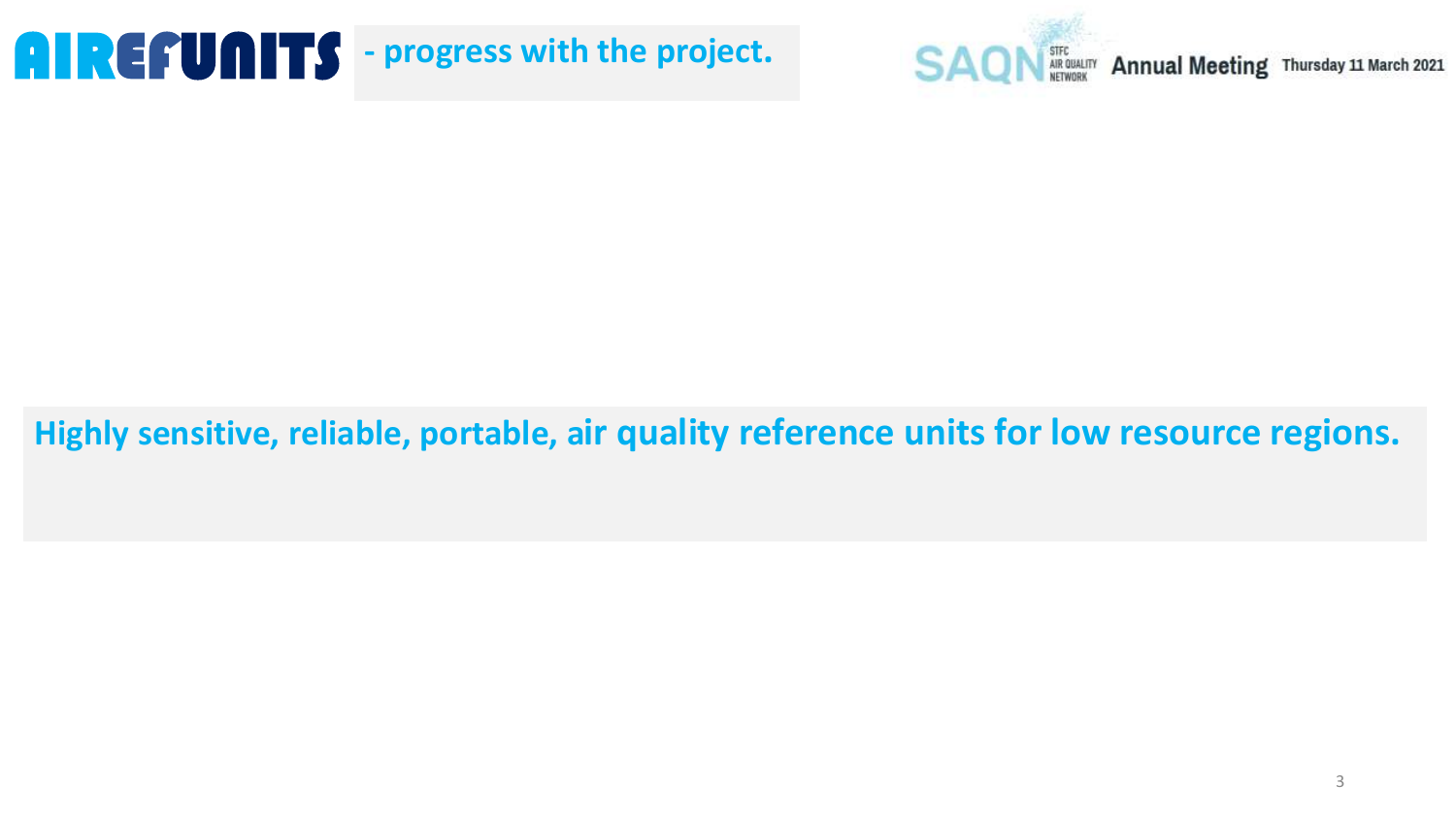

**SAON** AR QUALITY Annual Meeting Thursday 11 March 2021

This project in the short term will lead to **a better understanding of the air-quality data in low resource regions** by providing a robust reference/calibrating air-quality unit, which currently does not exist in these regions, for local commercial and citizens' science air quality sensors. **This is fundamental to understanding the present air quality and the potential future impacts of policies for billions of people in these regions.**

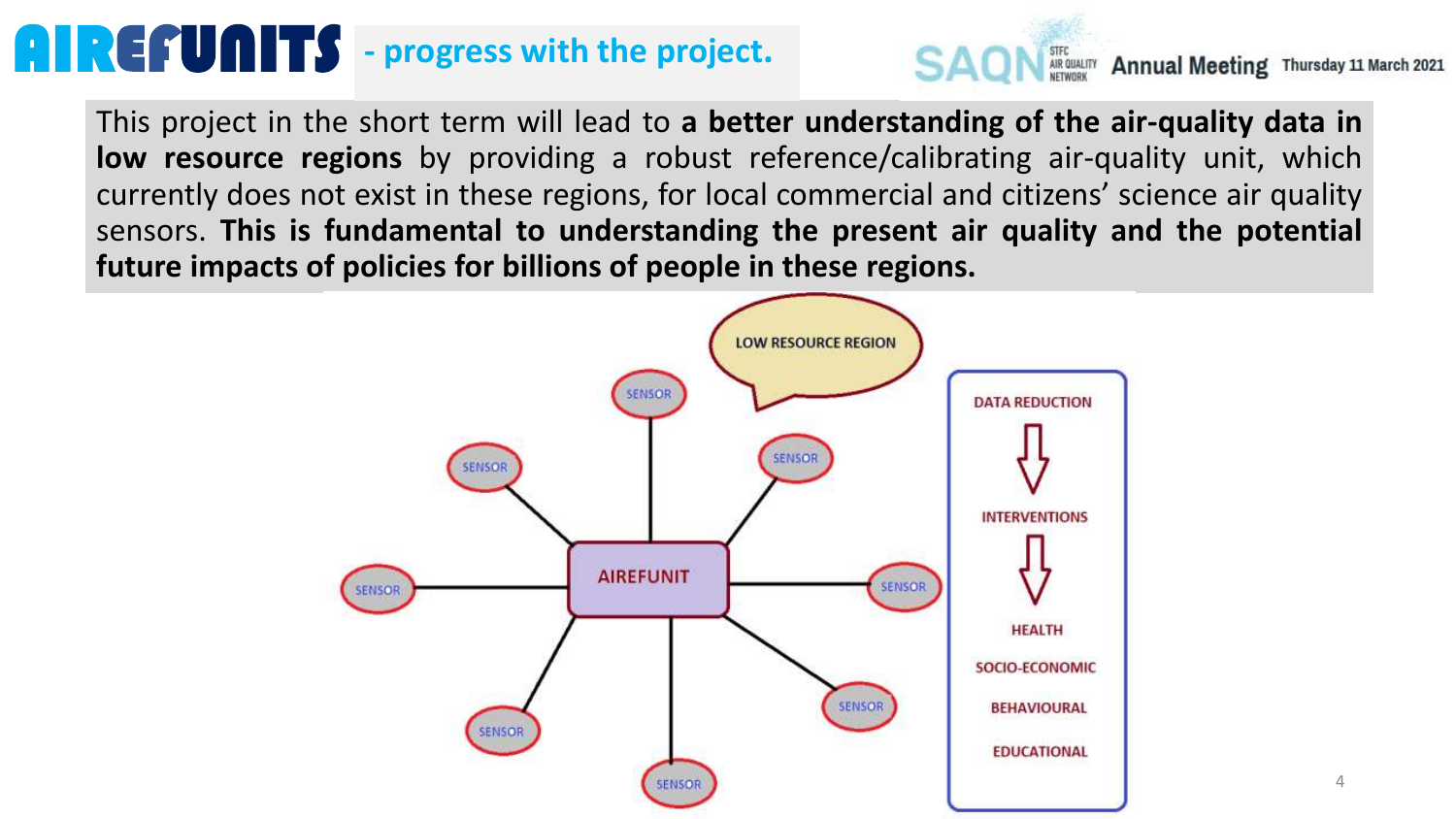

### **Work Plan – WP 1**

#### **Open path sensor system**

### **WP 1 - Investigate the range.**

WP 2 - Demonstrate the portable reference unit in terms of specificity and sensitivity for  $CH<sub>4</sub>$ 

WP 3 - Spectroscopic modelling to investigate different species such as  $NH_3$ .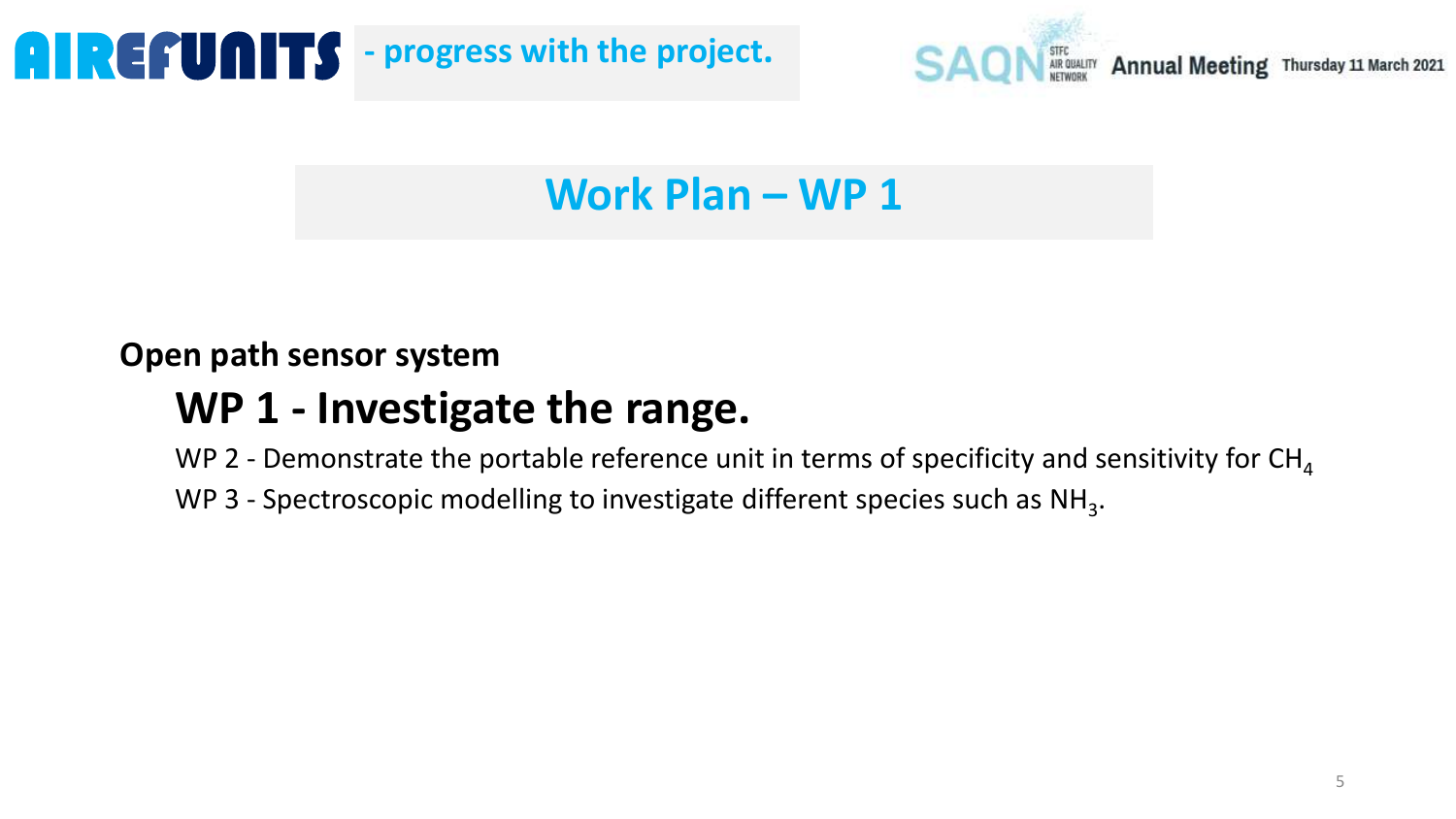

**Progress**

#### **Open path sensor system WP 1 - Investigate the range –** *180 meters absorption path achieved.*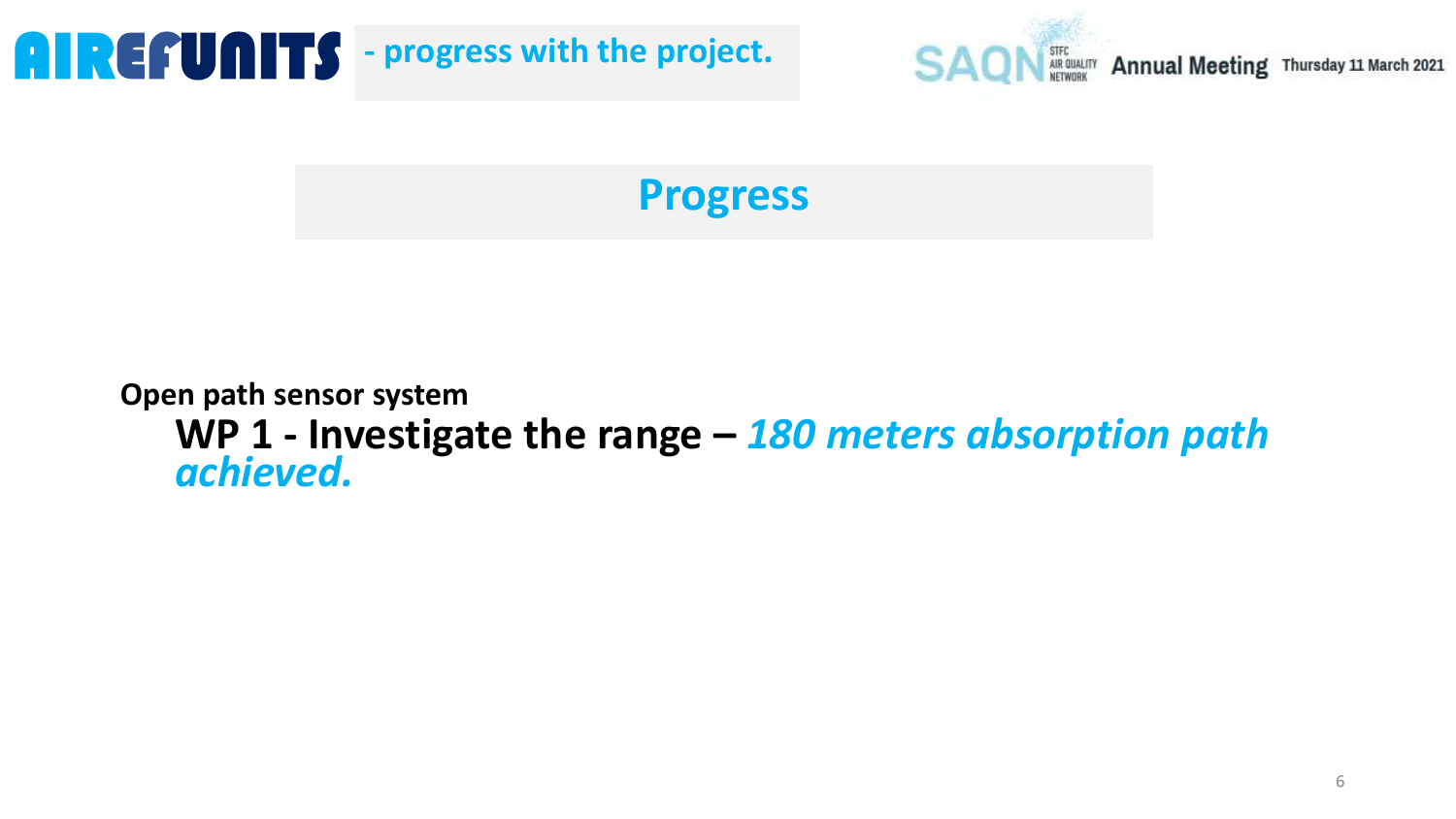

### **Work Plan – WP 2**

#### **Open path sensor system**

WP 1 - Investigate the range.

### **WP 2 - Demonstrate the portable reference unit in terms of specificity and sensitivity for CH<sup>4</sup> .**

WP 3 - Spectroscopic modelling to investigate different species.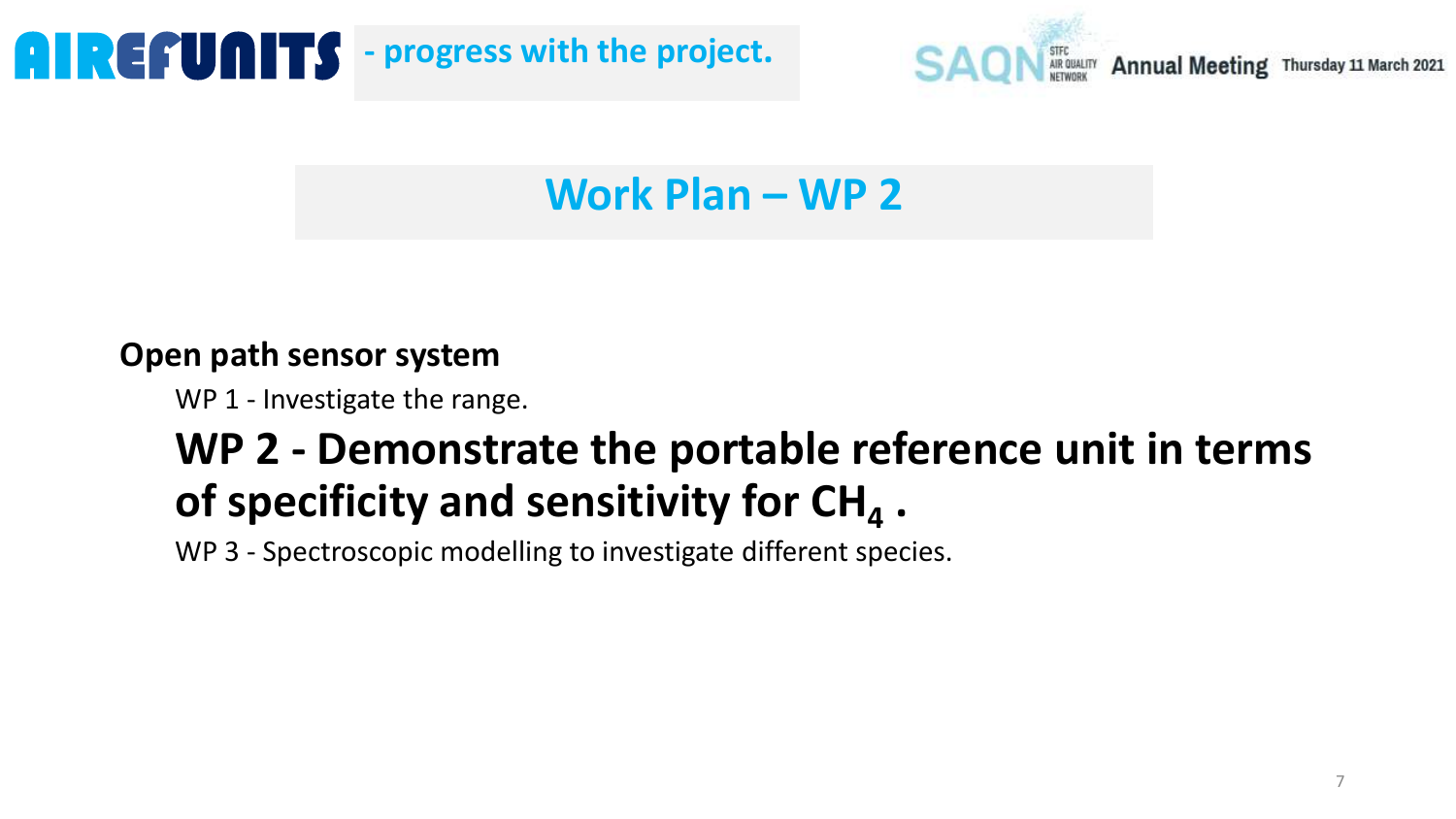

**Progress**

**Open path sensor system**

**WP 2 - Demonstrate the portable reference unit in terms of specificity and sensitivity for CH**<sup>4</sup>

**–** *atmospheric methane (CH<sup>4</sup> ) recorded, sensitivity measurements to follow.*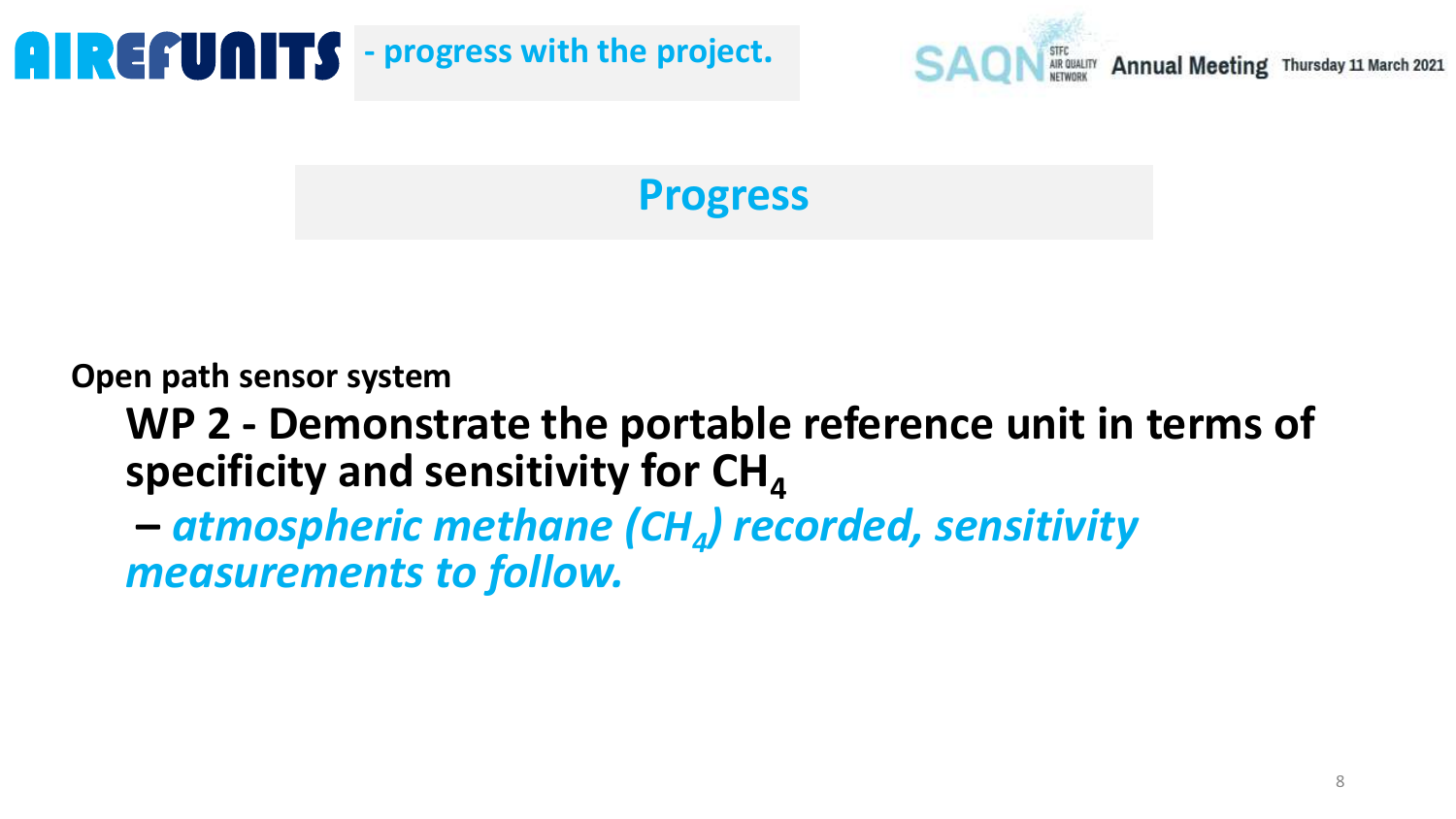

**Progress**

The project has used the **STFC RAL Space Spectroscopy Group**'s capability for developing cost-effective, highly sensitive, reliable, portable laser-based gas sensors, and benefits from an existing (funded) UKRI project developing an open path atmospheric sensor.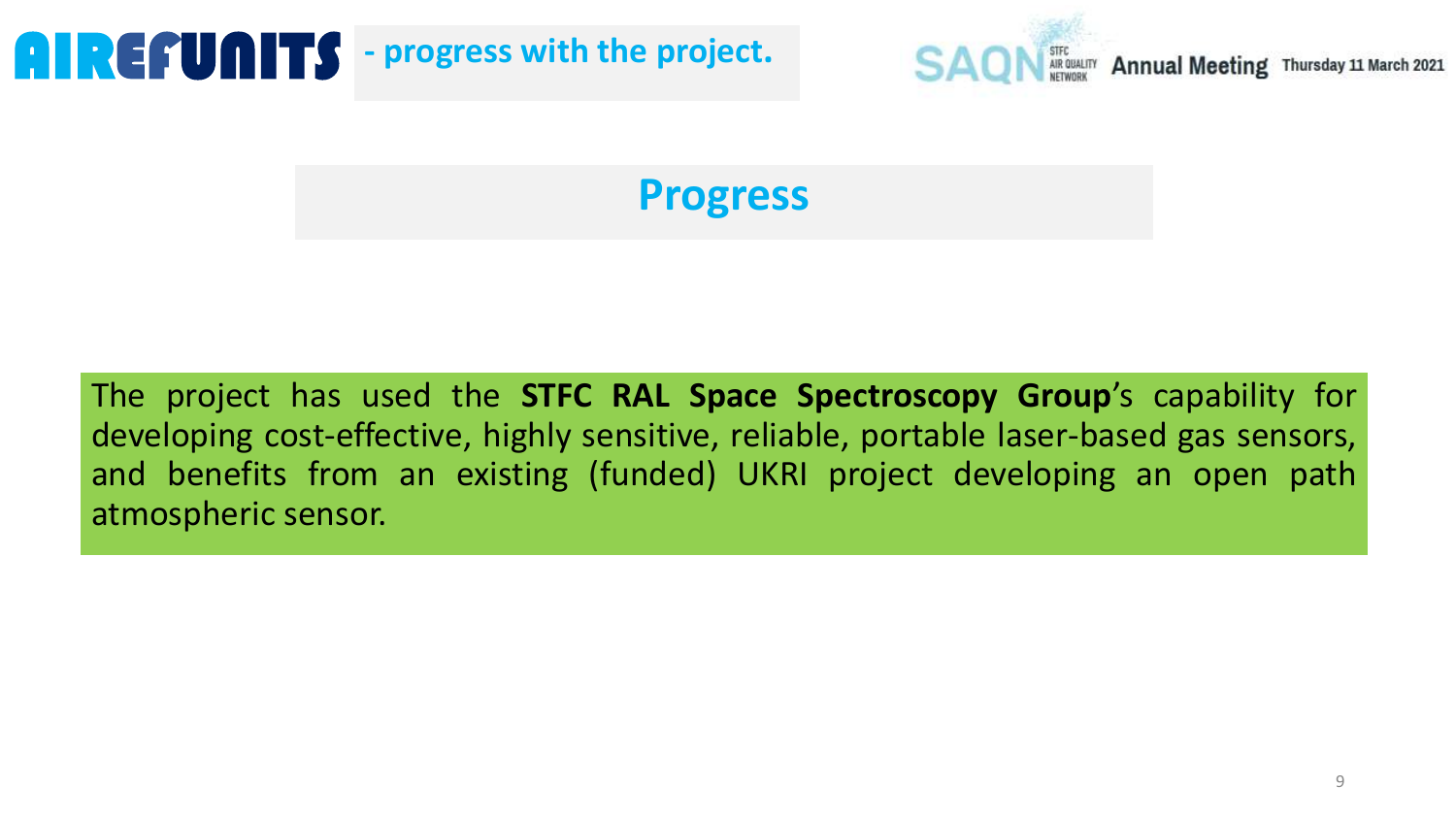

### **What next, within the project?**

#### **Open path sensor system**

- WP 2 Demonstrate the portable reference unit in terms of *sensitivity* for CH<sub>4</sub>.
- WP 3 Spectroscopic modelling to investigate different species such as  $NH_3$ .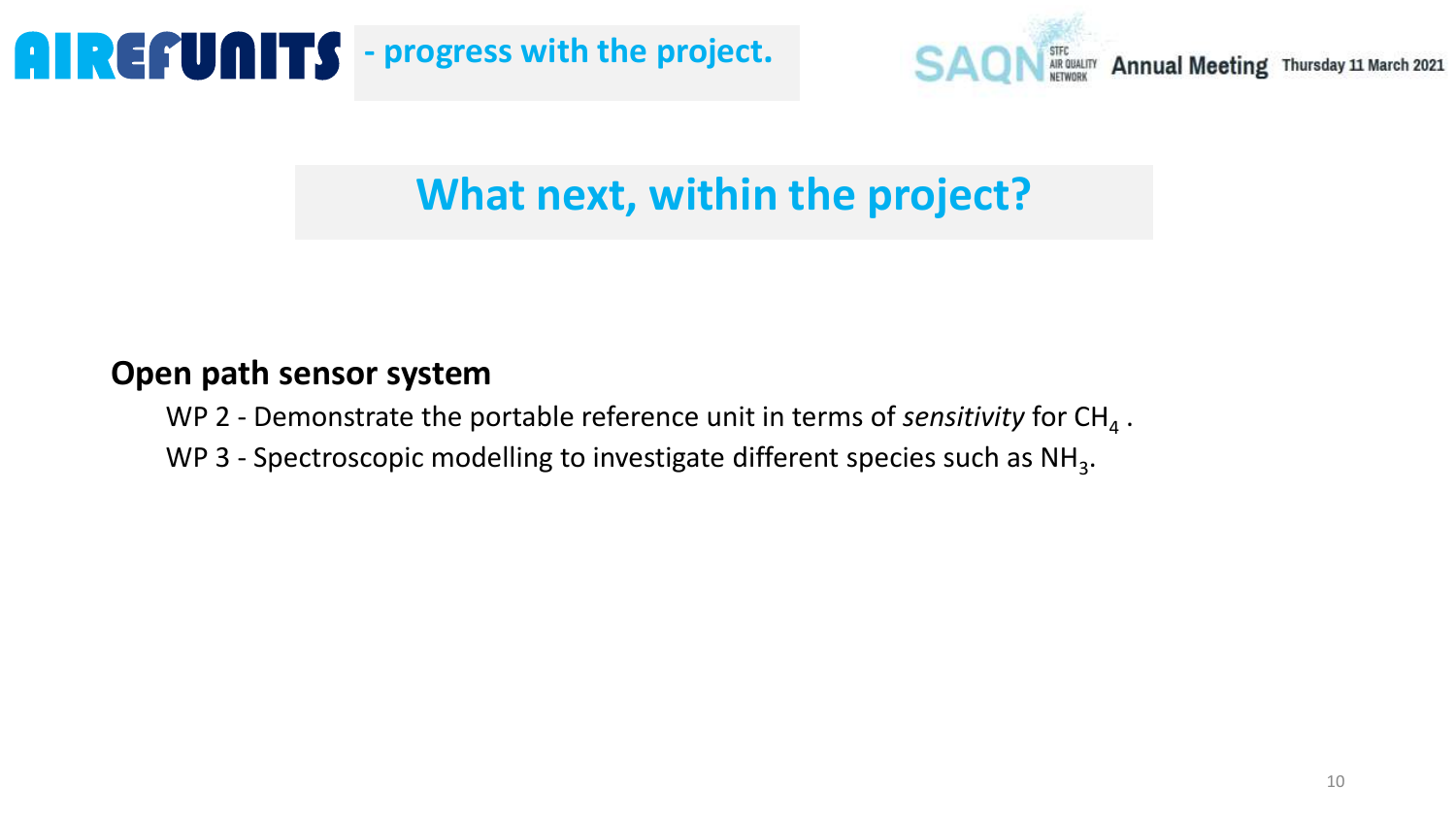

### **What next, after the project?**

#### **AIREFUNITS project**

Seek further funding.

Engage with collaborators in the UK; field trials, further species capabilities.

Carry out field trials in low-resource regions.

Engage with stakeholders in low-resource regions.